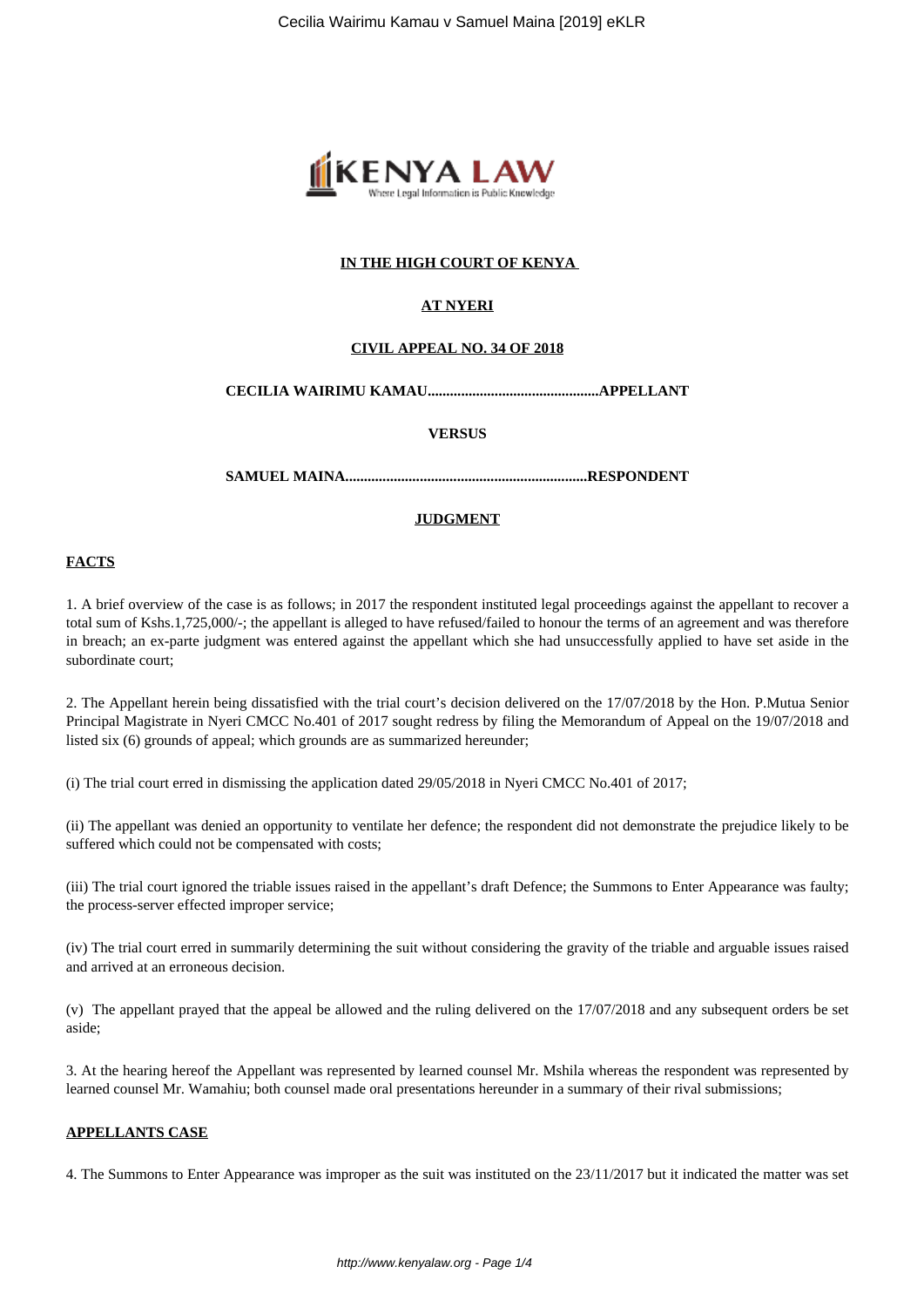for hearing on 13/03/2017; the Appellant also contends that she was misled by the process-server into believing that she had a year in which to enter appearance;

5. The appellant was not served with the Notice of Entry Judgment before the execution process was initiated; that the appellant only made aware of the judgment when served with the Notice to Show Cause dated 2/05/2018;

6. The appellant annexed a Draft Defence in which she submitted that it was meritorious as it raises triable issues; one being that there are no contractual duties owed to the respondent; that the sum advanced on the 21/11/2013 which was secured by motor vehicle registration No.KAR 220E was in the sum of Kshs.225,000/- which sum had been fully paid and the security duly released to the appellant; that the Deed of Acknowledgment dated the 8/09/2014 that was the basis of the respondents claim was a forgery as the amount and interest rate has been altered and meant to have misled the trial court into believing that the debt against the appellant was still in existence.

7. That there were glaring triable issues that could be gleaned from the documents; that the duty of the court was not to mete out punishment but to balance the rights of the parties; case law relied on **Philip Keipto Chemwolo & Anor vs Augustine Kubende [1986] eKLR** and **Interglobe Services Ltd vs Hama Ware Housing Ltd (2014) eKLR**.

#### **RESPONDENTS CASE**

8. In response the respondent opposed the application and relied on a Replying Affidavit made on the 12/06/2018; the respondent raised a preliminary point that the appellant had not given any security for costs and that she was in contempt of court for defying court directions; that the timelines in the Summons to Enter Appearance were clear and that the appellant was indolent and did not take any action upon service of the summons;

9. The respondent stated that the application to set aside the ex-parte judgment was an afterthought; the draft defence was a sham and was also a mere denial as it did not raise any triable issues; the issue of the Acknowledgment Deed dated 8/09/2014 being a forgery or fraudulent was not raised or particularized in the defence; there was still a debt owing to the respondent and no document any deed of discharge;

10. That the lower court's ruling dismissing the appellant's application was well reasoned; the case cited and relied upon was that of **Mbogo vs Shah (1968) EA 93** where it was held that the appellate court should not interfere with the discretion of the lower court unless it is satisfied that it misdirected itself and as a result arrived at a wrong decision; or that it was manifestly clear that it wrongly exercise of its discretion and as a result there was miscarriage of justice;

11. The appellate court was urged to reach a conclusion that the appellant was underserving of exercise of the court's discretion to set aside the impugned ex-parte judgment.

## **ISSUES FOR DETRMINATION**

12. After taking into consideration the presentations made by both parties this court finds the following issues for determination;

(i) Whether to set aside the ruling delivered on 17/07/2018;

## **ANALYSIS**

13. This being the first appellate court it is incumbent upon this court to reconsider and re-evaluate the evidence placed before it and arrive at its own independent conclusion; case reference is the case of **Selle vs Associated Motor Boat Co. Ltd (1968) EA 23; where it was held;**

#### **"In particular this court is not bound …**

14. The appellant herein had applied to the lower court to have the ex-parte judgment entered against her on the 21/01/2015, set aside; this first application was dismissed on the 17/07/2018 because the trial court found that it was lacking in merit; the appellant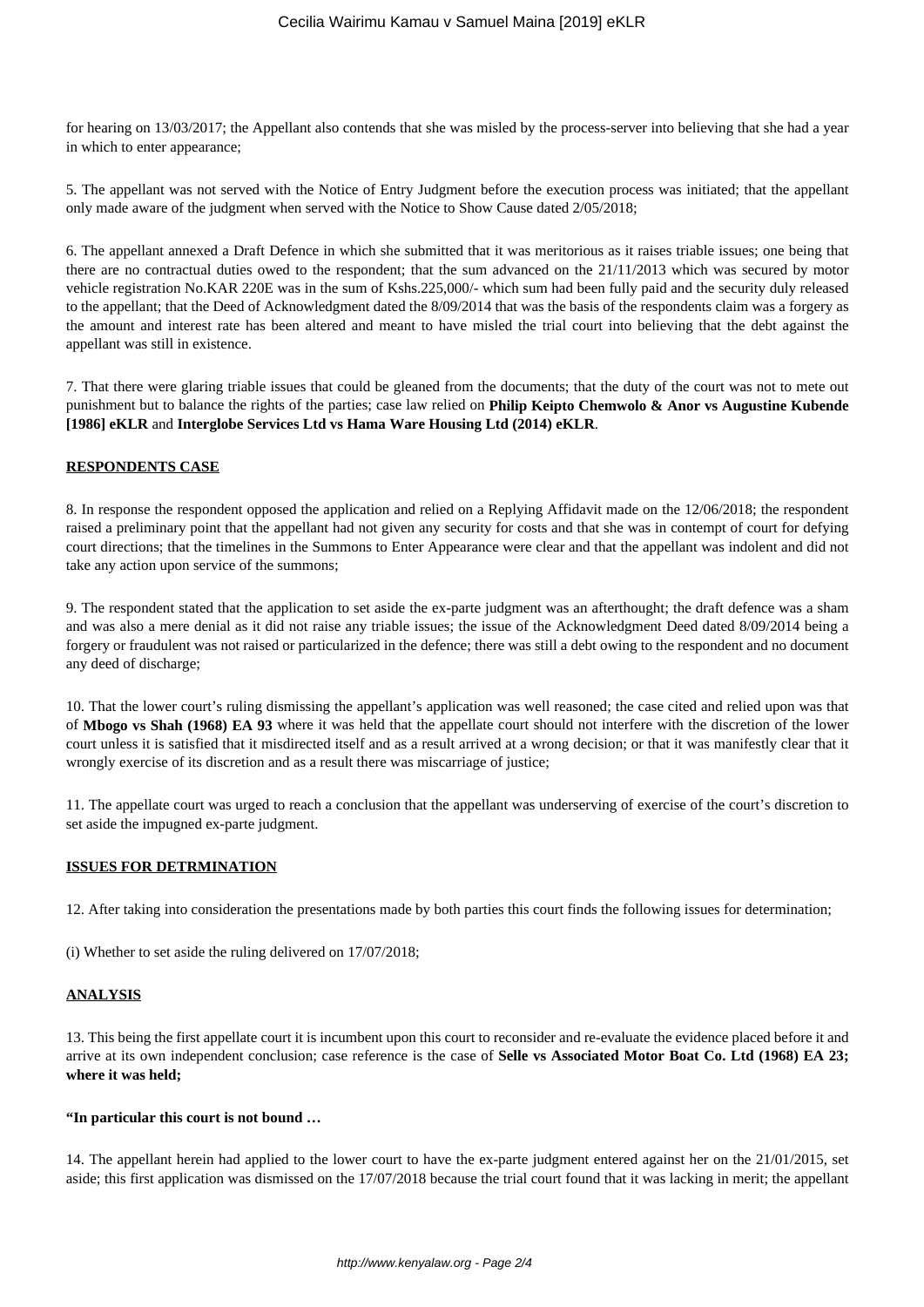then proceeded to file this instant appeal against that ruling;

15. The appellant had attached to her initial application a draft of the defence she had to the respondent's claim to support the contention that she had a good defence to the respondents claim; it was to the effect that the sums claimed had been fully paid and the security had been released and that there was no sum owed to the respondent; her contention was that there was also an alteration of the loan documents;

16. The reason the appellant gave for her omission to filing her defence within the timelines was that she had been misled by the process server who had served her with the Summons to Enter Appearance; the appellant submitted that all these triable issues were raised before the trial court and it had erred in ignoring and/or failing to take them into consideration when arriving at its decision; therefore it had denied her an opportunity to ventilate her defence; so she was still seeking for her right to justice which she contends can only be achieved by the setting aside of the ex-parte judgment;

17. The appeal was opposed the grounds that the defence was a sham and afterthought as appellant had conceded that money was advanced to her; that if the monies had been repaid no discharge was annexed to show satisfaction of the debt; secondly the appellant had raised the issue of fraud and forgery of the documents but had failed to place any material before the trial court to support these allegations nor were these allegations particularized in her defence as required by law;

18. The respondent submitted that even though the appellate court had unfettered discretion this should be exercised judicially and that it should not interfere with the trial court's decision unless it had satisfied itself that the trial court had misdirected itself and as a result arrived at a wrong decision; or unless it was manifestly clear that the trial court wrongly exercised its discretion and as a result there was a miscarriage of justice;

19. The respondent urged this court to dismiss the appeal as the appellant was undeserving of the courts discretion to set aside the impugned ex-parte judgment;

20. This court concurs that it has been given wide and unfettered discretion to make such orders as may be necessary for the ends of justice; but this has to be exercised judicially; in this instance this court has had occasion to peruse the detailed and well-reasoned decision of the trial court;

21. Starting with the issue of service of the Summons to Enter Appearance the trial court found that the issue of the appellant being misled was unfounded; and stated that;

## *"The summons to enter appearance are very clear that she was to enter appearance within fifteen (15) days after service The issue of being misled therefore does not arise."*

22. This court has had occasion to peruse the court record in particular the Affidavit of Service dated the 22/01/2018 made by the process server who effected service upon the appellant; at paragraph 5 it makes reference to the mention date and it reads as follows;

## *"5.THAT the Notice of summons set out clearly the mention date as 13th March, 2018."*

23. Service was effected on the 6/01/2018 and this is not in dispute; this court sees no reason why the process server placed more emphasis on the mention date than on the time-line of 15 days; the contents of the affidavit are supportive of the appellants explanation of being misled by the process server; had the trial court addressed the issue of service closely it would have found that such an explanation constituted a good and sufficient cause for the appellants failure to file the defence within the required timelines;

24. On the issue of the defence the trial court had this to state in its ruling;

*"The only thing which can save the defendant is if she has a defence to the claim.*

*10. I have considered the draft defence………….But she provides no particulars of fraud as required under Order2 rule 4 of the Civil Procedure Rules, 2010. A court cannot make a finding of fraud when the particulars of fraud are not set out in the pleadings*